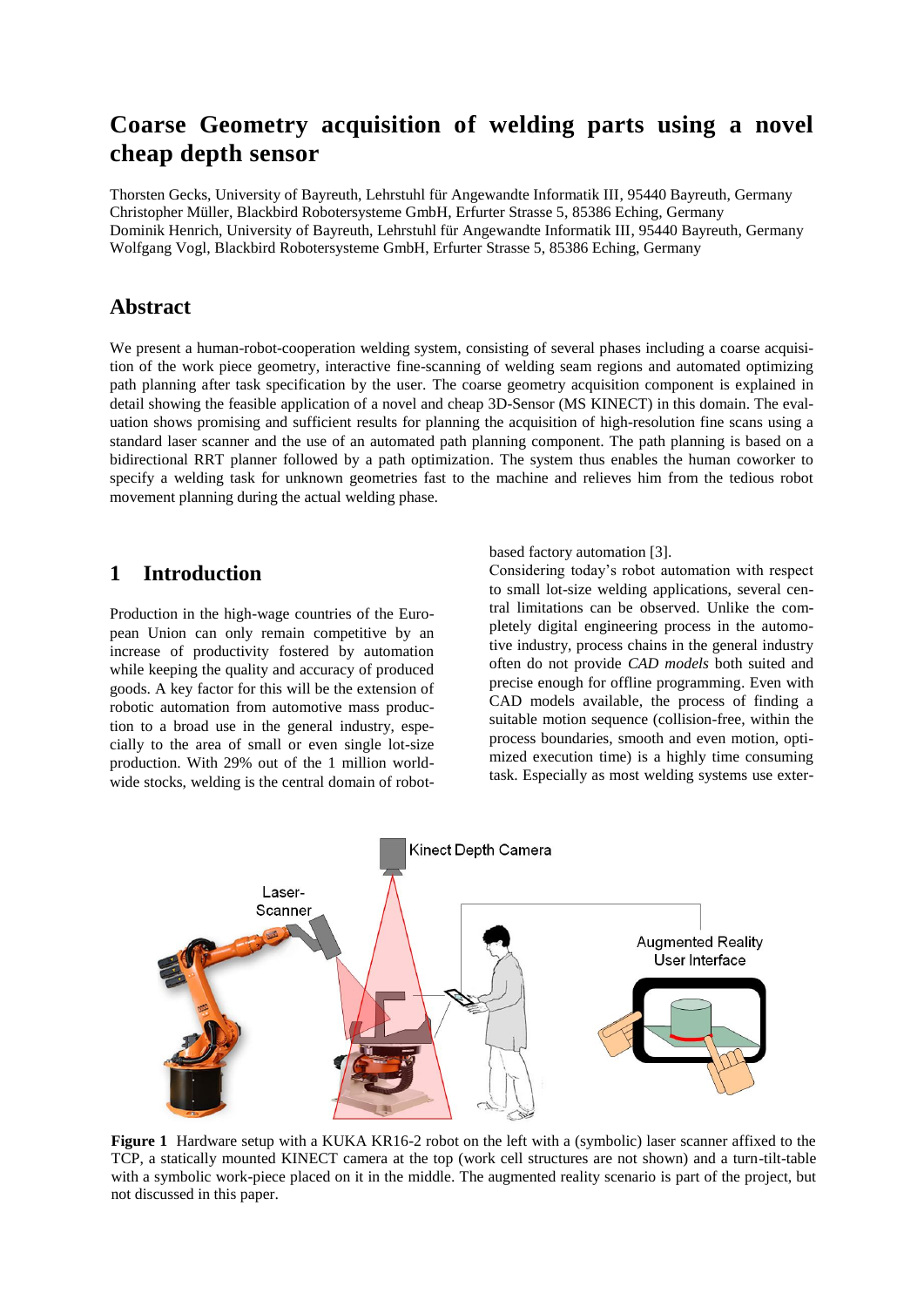nal positioning axes, such that the programmer has to deal with 8 or 9 motion axes and additional degrees-of-freedom stemming from the process [Munzert09]. Today's offline programming systems just transfer the trial-and-error approach of teach-in programming to the virtual world but do provide no or only little functionality for *automated motion planning*. The experience from existing humanrobot co-welding systems shows that teach-in by *demonstration through force-guided interfaces* is too slow and not accurate enough [7,8], and provides only a low-level task specification interface. Also, the force-guided robot may impose peculiar constraints do to movement limitations of the kinematic chain.

Therefore today, in the face of small or even single lot-size production, the efforts required for robot programming outweigh the economic benefits of automating the welding task. In the outcome today there is an unbridgeable gap between fully-automated but complex to handle systems on the one hand side and a pure manual execution of welding tasks on the other hand.

The EU-funded project COWBOI aims at developing a small lot-size human-robot cooperative welding system. The system shall enable welding with an interactive, intuitive, fast and accurate task specification by the user. One of the major aspects constitutes the visual communication interface between the human and the robot system enabling fast task communication. Another aspect is the interactive geometry acquisition and weld seam specification through visual sensors increasing efficiency in task communication. An additional aspect comparing to existing approaches is the increase in robot system autonomy in both task suggestions as well as autonomous task-based movement planning.

The system consists of four major components: coarse geometry acquisition, interactive fine geometry acquisition, task description by the user and automated path planning.

The coarse geometry of the unknown work piece, of clamping devices and other obstacles in the scene needs to be acquired to facilitate collision-free autonomous path planning. Whilst there are scenarios where the welding of a seam requires virtually no collision checking and can be proposed by the user easily, in more complex arrangements the extents of the welding torch, the robot and the work piece need to be considered including motion constraints of the robot. This could be far too difficult or at least an error-prone time-consuming task for the human operator, so an automatic planning component is required and therefore collision detection based on a coarse model. The acquisition system is based on a novel, cheap depth sensor (MS KINECT). The acquisition process and the results are presented in Section [2](#page-1-0) below.

Based on the coarse model acquired in the first step, the user may specify regions of interest, which are subsequently fine-scanned by the robot using a laser scanner mounted on the robot flange. This way an accurate model of certain parts of the work piece is acquired to facilitate the welding. This process is described in Sectio[n 3.](#page-3-0)

With the digital model of the work piece loaded into a virtual simulation environment, the user can describe and further specify task and tool parameters by means of simple CAD-based input metaphors. This process step has been described in [6].

The automated process planning involves finding a short, collision-free sequence for the single operations of the welding tasks through a suitable adaptation of heuristics. This resembles in principle a rural post-man problem (shortest edge tour through a graph with a subset of mandatory edges) as each seam may – in order to minimise thermal deformation – be assigned restrictions in terms of welding direction and subsets of the seams may be grouped in an invariable sequence. The details are described in Section [4.](#page-3-1)

## <span id="page-1-0"></span>**2 Coarse geometry acquisition**

In this section we give detail about how the coarse geometry of a work piece [\(Figure 2\)](#page-1-1) is acquired to facilitate the specification of fine scan motions using a triangulation laser scanner and the planning of the actual welding motion.



**Figure 2** Steel welding part affixed to the top of the turn-tilt-table.

<span id="page-1-1"></span>The laser scanner operates in close distance to the object at an average of 200 mm to the object surface with a detection range of about 100mm. The accuracy of the sensor that acquires the coarse surface should thus be at least below this value to enable a single-pass fine scan movement for a specific region of interest.

In late 2010, a cheap (ca. 100  $\epsilon$ ) depth sensor was introduced by Microsoft Corporation, initially for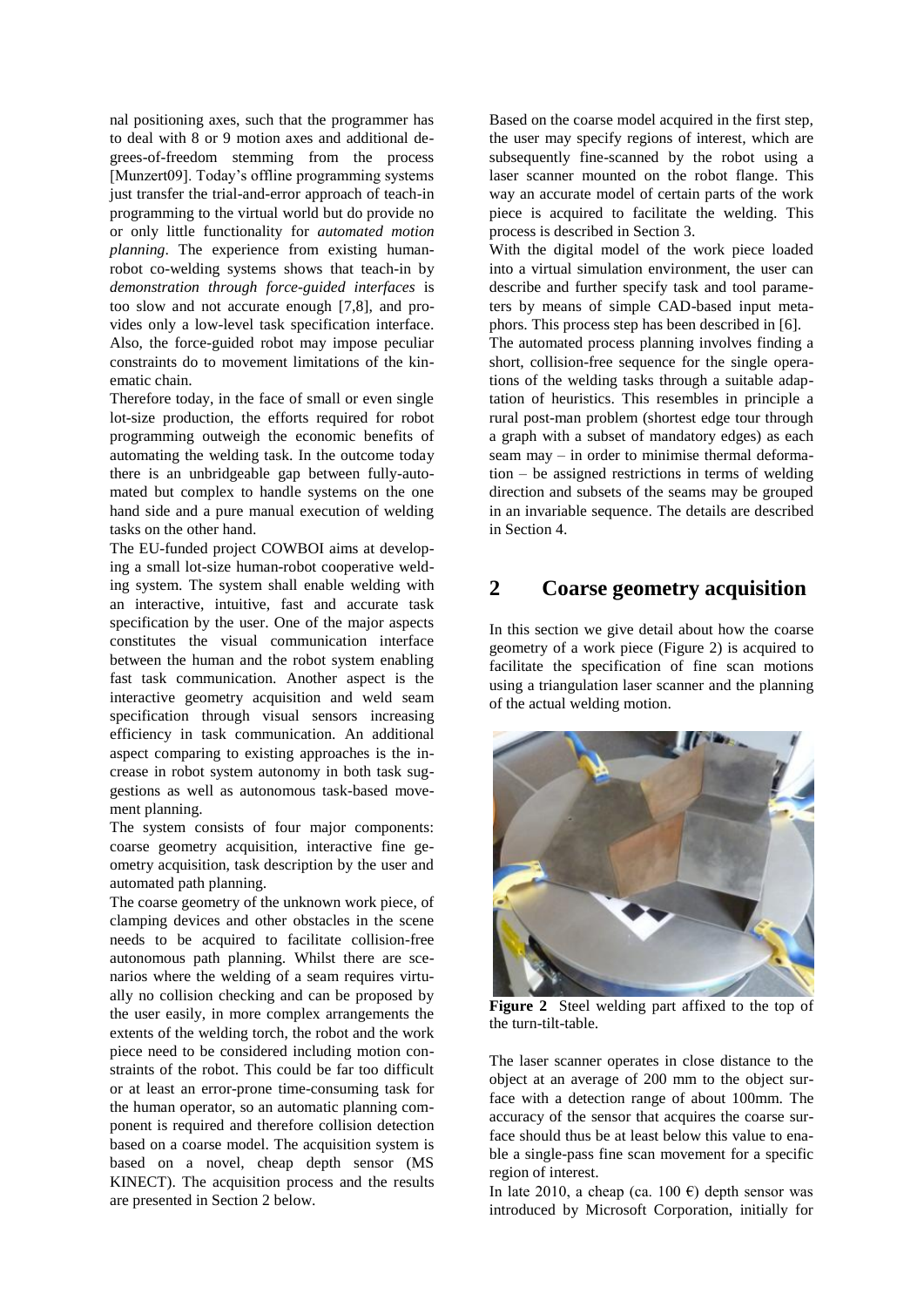their gaming console product. Shortly after product release there have been solutions for acquisition of sensor data on a standard workstation PC. Since the theoretical accuracy of the product is well below the accuracy necessary for this application, the sensor was employed for coarse geometry acquisition.

Approaches exist to acquire geometric information of an object via visual/stereo hull reconstruction or by using multiple depth sensors and fusing these [1, 4]. Here we employ a single MS KINECT Sensor in combination with a turn-tilt-table to reconstruct a rigid metal work piece (see [Figure 2\)](#page-1-1) with reflective surface from several viewpoints.

By moving the turn-tilt-table and acquiring images from a static KINECT camera, which is calibrated w.r.t the robot coordinate system, a series of different viewpoints are generated randomly/evenly to cover a virtual half sphere defined in relation to the table-top coordinate system to sample all possible surface normals of the object from an almost perpendicular viewpoint. This is best for detection as at oblique viewing angles the active signal from the sensor (a collection of IR-laser-beams forming pseudo-random dots on surfaces) might get reflected away from the detecting camera in the sensor by the metal surface leading to misdetections.

The acquired space in the table-top coordinate system is a cube of 800 mm side length subdivided into a grid representation (voxel space) with 128 subdivisions in each of the coordinate directions. Each voxel center is transformed into the camera coordinate system to compare against the depth measurements of the camera to determine the occupancy of this voxel. Afterwards, the occupancy grid is triangulated using the *Marching Cubes* algorithm [9].



**Figure 3** The coarse 3D model acquired from fusing the sensor data of a total number of 12x10 images. The 3D-model is loaded into a simulation of the work space comprising known parts such as the robot and the turn-tilt-table, which are modeled exactly from CAD data.

The results from this process using 12 different views of the prototype steel part [\(Figure 2\)](#page-1-1) are shown in Figure 3. The model obtained from the sensor data processing includes parts of the turntilt-table and fixtures. The flat part of the object does not separate clearly from the turn-tilt-table, thus indicating at a lower resolution limit of ca 10 mm at a distance of 1500-2000 mm.

The occupancy of a voxel is determined by counting three values: the *occupied count* (when the sensor determines the voxel to be behind the first surface it detects), the *free count* (the opposite of the former) and the count of all misdetected voxels. A fourth category is not explicitly measured, it happens if a voxel is outside of the viewing volumes of the camera, which is a pyramid frustum with minimum and maximum detection range.

Free and occupied count per Voxel





<span id="page-2-0"></span>**Figure 4** Diagram showing the free and occupied counts per voxel of the work piece detected by the sensor on a set of voxels along the Z-axis in the middle of the table (perpendicular to the table plane) over all measurements taken. These numbers do not all add up to the total sum of 120 measurements as there has been a number of misdetections by the sensor occasionally.

The free and occupied counts for each voxel along the Z-axis in the center of the cube (in the XYplane) are shown in [Figure 4.](#page-2-0) The Z-axis is perpendicular to the table plane and also depicted in Figure 3. In this example the sensor detects a voxel both occupied and free in a number of images. It happens in a range from  $\sim 60$  mm to  $\sim 105$  mm, indicating the sensor noise.

The sensor is also incapable of measuring the edges of objects accurately due to the measurement principle, which boils down to the correspondence detection of a collection of neighboring pseudorandom points that are formed by the IR beams of the sensor. In the vicinity of edges only a very noisy signal or even no signal can be acquired. As a consequence, in the reconstruction using the free and occupied counts mentioned above, edges tend to get round as voxels that are in close proximity to the edge are not detected.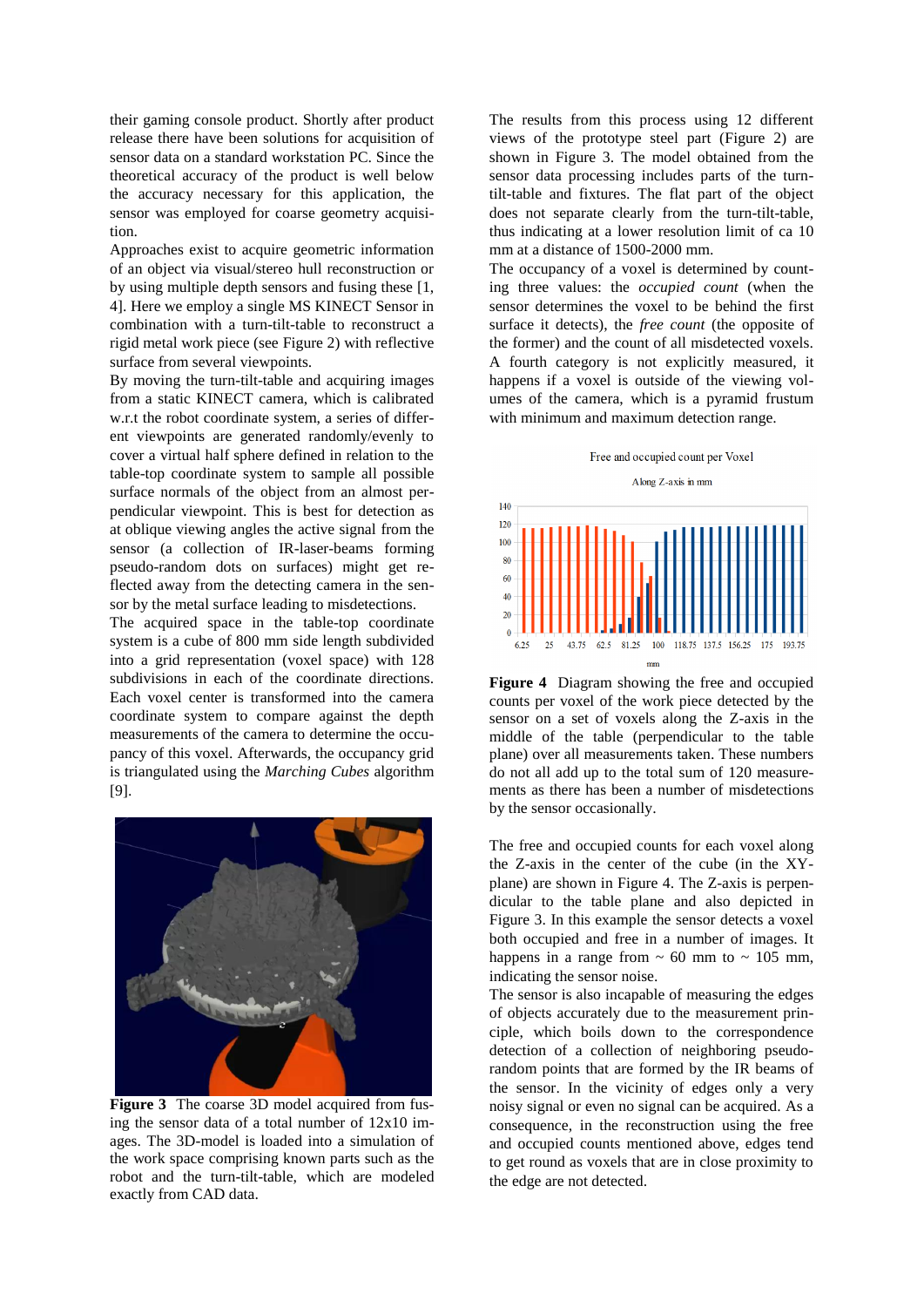Also, depending on the reflectivity and geometry of the surface the detection quality may vary largely and would need to be determined for any material. In [Figure 9,](#page-4-0) an example for a highly problematic material is shown, leading to much misdetection.



**Figure 5** Example of a crinkled aluminum foil (ca. 15 x 20 mm) leading to sensor misdetections in a distance of ca. 1700 mm.

Nevertheless, regarding the purposes of this application and the detection properties of the metallic surface used the overall resolution and noise is sufficient to facilitate the collision-free path planning for the actual welding phase and supply the data to enable the specification of fine scanning regions.

## <span id="page-3-0"></span>**3 Fine geometry acquisition**

In this section we give an outline of how the user can specify regions on the work piece that require fine scans in order to define the final, accurate position of the welding seams. The user specifies these by means of linear movement specification in a simulation environment (see [Figure 6\)](#page-3-2) and based on the coarse sensor data acquired in the previous step, which is visualized to him in the simulation.



**Figure 6** Specification of the scanned part of the work piece in the simulation user interface. The yellow part on the work piece is marked for scanning.

<span id="page-3-2"></span>A laser scanner mounted to the robot flange and registered with the robot coordinate system is then used to acquire the necessary fine scan data (see [Figure 7\)](#page-3-3).



**Figure 7** Laser scanner (triangulation principle) mounted to the flange of the robot.

<span id="page-3-3"></span>The resolution of the laser scanner is 0.1 mm and thus allows for precise specification of the welding seams in user interface, similar to the specification of fine scanning motions (see [Figure 8\)](#page-3-4).



**Figure 8** Specification of a (striped) welding seam in the simulation environment based on the fine scan data acquired by the laser scanner. The coarse model data is not shown.

## <span id="page-3-4"></span><span id="page-3-1"></span>**4 Automated path planning**

In this section we present the path planning based on the exact specification of the welding seams and using the coarse model for collision detection.

Automated path planning within the welding phase may be distinguished into two phases: on the one hand the planning during the welding of a seam within its given range of process parameters and on the other hand the planning between multiple discontinuous seams. Based on the coarse scan geometry data and the corresponding CAD model of the chosen robot a fast collision detection using the collision library PQP [2] can be established (see [Figure 9\)](#page-4-0).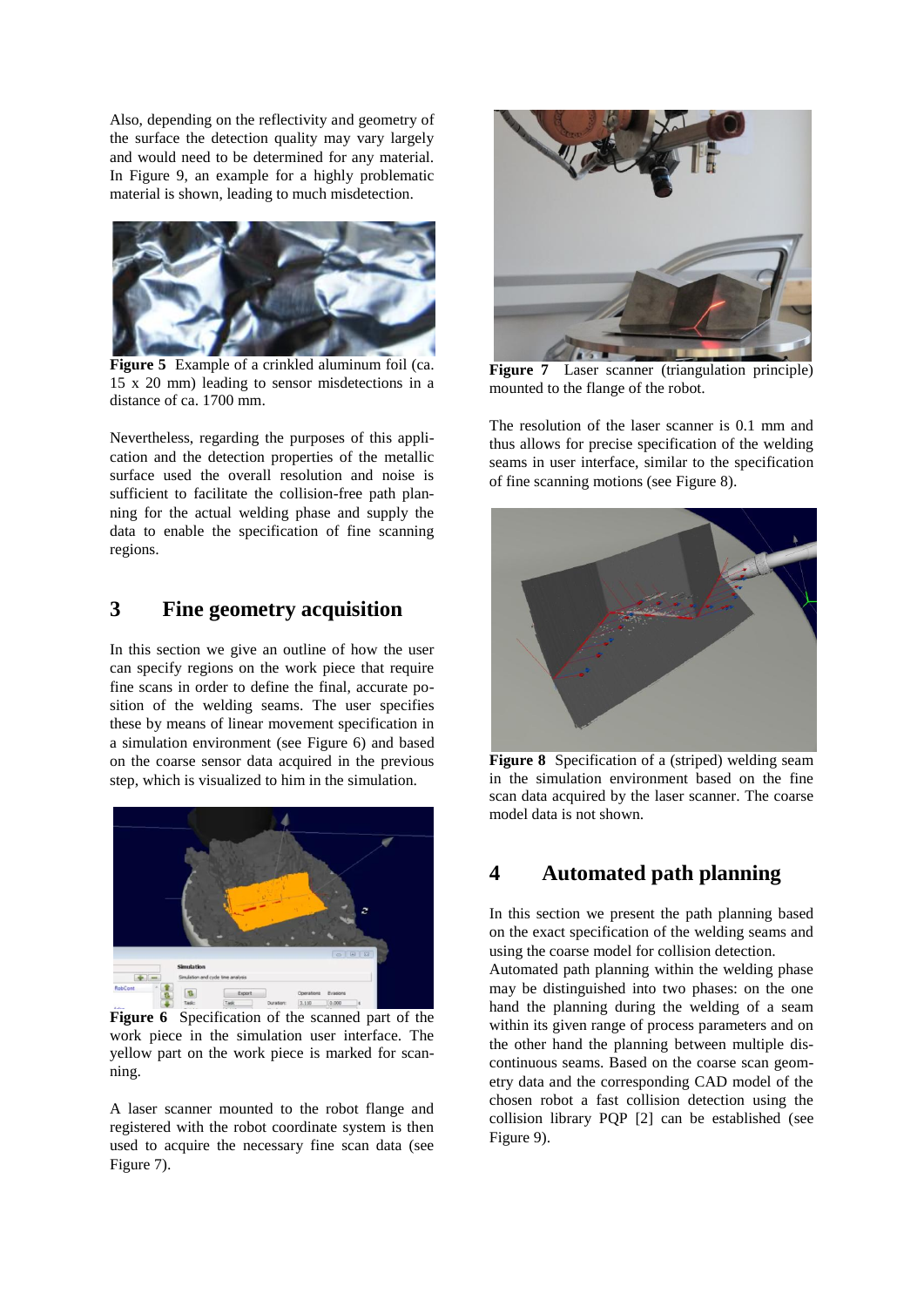

**Figure 9** Visualization of a collision between scan data model and cad model of the welding tool within the 3D scene of the RobotMotionCenter.

<span id="page-4-0"></span>For both cases a bidirectional single query path planner based on rapidly exploring random trees (RRT) has been implemented [5]. However, depending on user defined process parameters (i.e. inclination angles) the configuration space is strictly restricted for the first case. For this reason and because of the fixed TCP position along the welding seam, using an inverse kinematics sampling strategy within the workspace of the robot is the fastest way to go. For each welding seam fixed start and end configurations are considered. Based on the bidirectional RRT- Connect algorithm configurations within the welding seam are sampled if not already collision-free. However, in order to make sure the TCP trajectory stays on the welding seam all the time, the local planner is testing the direct Cartesian connection between two configurations in the workspace of the robot for a collision. If a sample is in collision, an adaption within the given process parameters is performed in order to get a collision- free sample. Afterwards the resulting TCP welding trajectory can be optimized using a standard path pruning algorithm.

Because of the random sampling within the process parameters of the welding seam the resulting path can be arbitrarily bad in terms of smoothness of the robot tool trajectory given by the center of mass of the tool (see [Figure 10\)](#page-4-1).



**Figure 10** Collision-free planning of a welding seam using an RRT-Connect planner based on workspace sampling. The green trajectory (green) is given by the center of mass of the tool.

<span id="page-4-1"></span>In order to minimize the problem of the changing orientation along the path, the distance metric has to take the angular distance into account. In addition to the use of an appropriate metric, the orientations of adjacent configurations may be adjusted to each other within their respective process parameters in a way, that their direct Cartesian connection still stays collision-free (see [Figure 11\)](#page-4-2).



<span id="page-4-2"></span>**Figure 11** Collision-free planning of a welding seam using an RRT-Connect planner based on workspace sampling. The tool trajectory was optimized by adjusting the orientations of adjacent configurations followed by a path pruning step.

A more simple approach is based on bisection. Each time a collision is detected, the algorithm creates a new sample point on the welding seam and adjusts its orientation until a collision-free configuration within the given process parameters is found. Recursively a collision-free welding seam is created. Thereby the adjustment of the orientations is based on the orientation of their respective closest neighbor sample (se[e](#page-4-3)

**Figure 12**).



<span id="page-4-3"></span>[Figure](#page-4-3) 1[2](#page-4-3)

**Figure 12 (**a) Collision-free planning of a welding seam by bisecting the seam without optimization. (b) Optimized using path pruning. (c) Optimized by adjusting the orientations of adjacent configurations.

Based on the test scenario with an 75mm welding seam and the complete fine scan data, the average data of the computation time, the number of generated collision-free elements on the seam as well as the length of the tool trajectory were computed doing 10 runs on a Core i5 2x2,4 GHz with 4GB of RAM (see [Figure 13\)](#page-4-4) .

|            | <b>Elements</b> | Time (ms) | Tool trajectory (mm) |
|------------|-----------------|-----------|----------------------|
| <b>RRT</b> | 40.2            | 26418.4   | 1372.9649            |
| Bisect     |                 | 7315      | 131,236              |

<span id="page-4-4"></span>**Figure 13** Average computation data without optimization of RRT and Bisect planner based on 10 test runs.